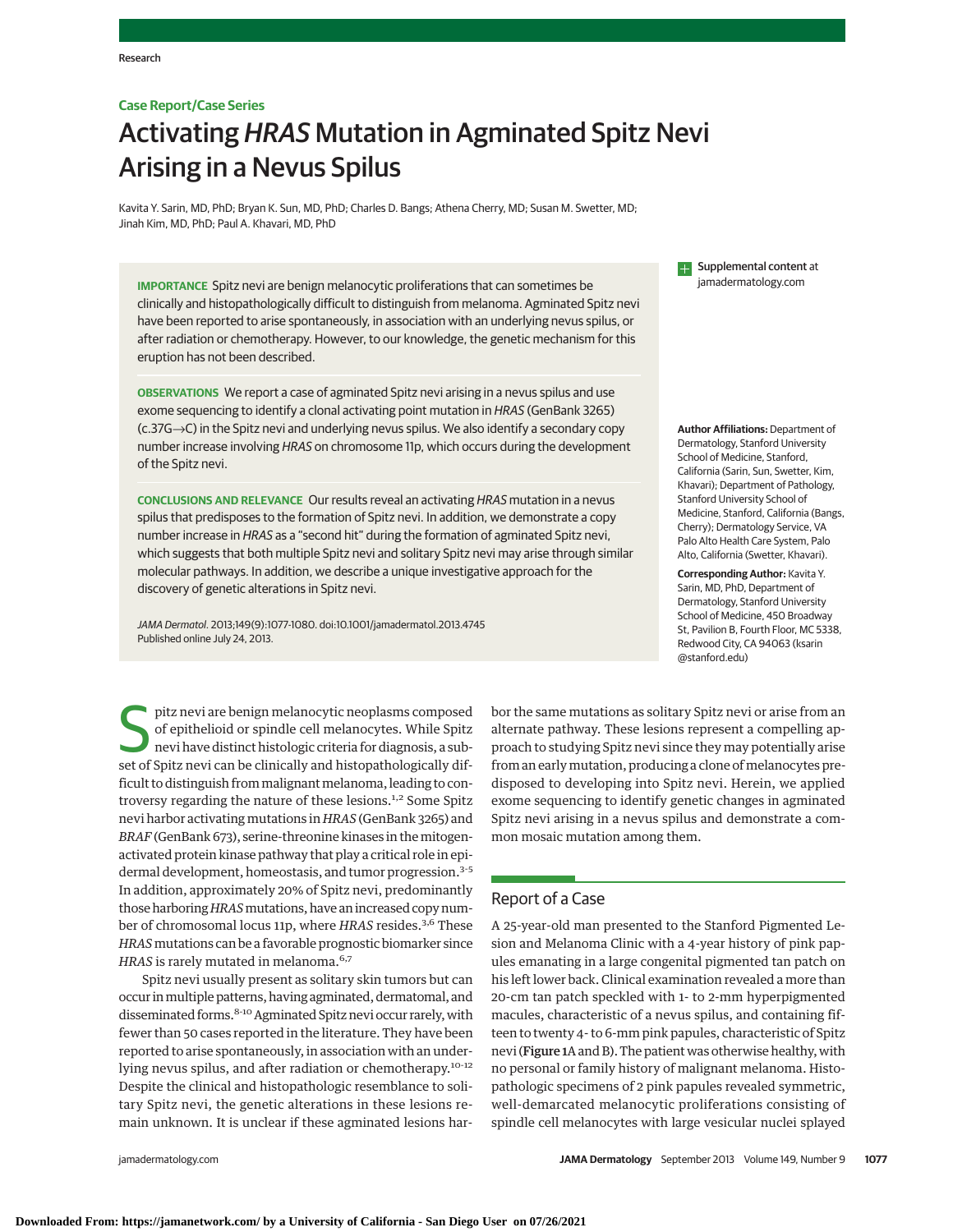#### Figure 1. Clinical and Histopathologic Features of the Agminated Spitz Nevi Arising in a Nevus Spilus



A and B, Photograph of a large tan patch on the left lower back with 1- to 2-mm hyperpigmented macules and 4- to 6-mm pink papules. C, Pink papule showing plump melanocytes splayed through desmoplastic collagen, consistent with

through the dermis, consistent with intradermal Spitz nevi (Figure 1C and D). To identify underlying genetic alterations, we obtained specimens from 2 additional pink papules, with histopathologic features also confirming the diagnosis of Spitz nevi. Our study complied with the Declaration of Helsinki and was approved by the institutional review board at Stanford University School of Medicine. Genomic DNA was isolated from these 2 lesional samples along with the adjacent normal skin, 1 cm outside the boundaries of the nevus spilus, and subvariation.

## **Results**

Supplement).

Comparison of recurrent variants from the exome sequencing identified an *HRAS* point mutation (c.37G→C, p.Gly13Arg) in both Spitz nevi that was absent in the adjacent normal skin (Figure 2A). No other recurrent somatic mutations were de-

jected to exome sequencing (eMethods and eTable in the

Spitz nevi (hematoxylin-eosin, original magnification ×10). D, Melanocytes with amphophilic cytoplasm in the dermis (hematoxylin-eosin, original magnification ×20).

tected (eMethods in the Supplement). Sanger sequencing confirmed the presence of the *HRAS* mutation in both Spitz lesions. We performed Sanger sequencing on DNA derived from 2 additional formalin-fixed, paraffin-embedded Spitz nevi obtained from the same patient that also demonstrated the*HRAS* point mutation (Figure 2B). Therefore, all 4 Spitz nevi obtained from our patient harbored the same single-nucleotide

To evaluate for copy number changes, we used SeqGene-CNV on the exome sequencing data.<sup>13</sup> This algorithm detects regions with abnormal copy number changes using circular binary segmentation. This revealed a copy number increase in chromosome 11p in both Spitz nevi compared with the normal skin control (Figure 2C). We then performed fluorescent in situ hybridization using an *HRAS* probe that confirmed amplification of *HRAS* in the melanocytes from 2 Spitz nevi (Figure 2D) and polysomy in themelanocytes from a third Spitz nevus (Figure 2E). No *HRAS* amplification was detected in adjacent fibroblasts or epidermal keratinocytes (Figure 2F).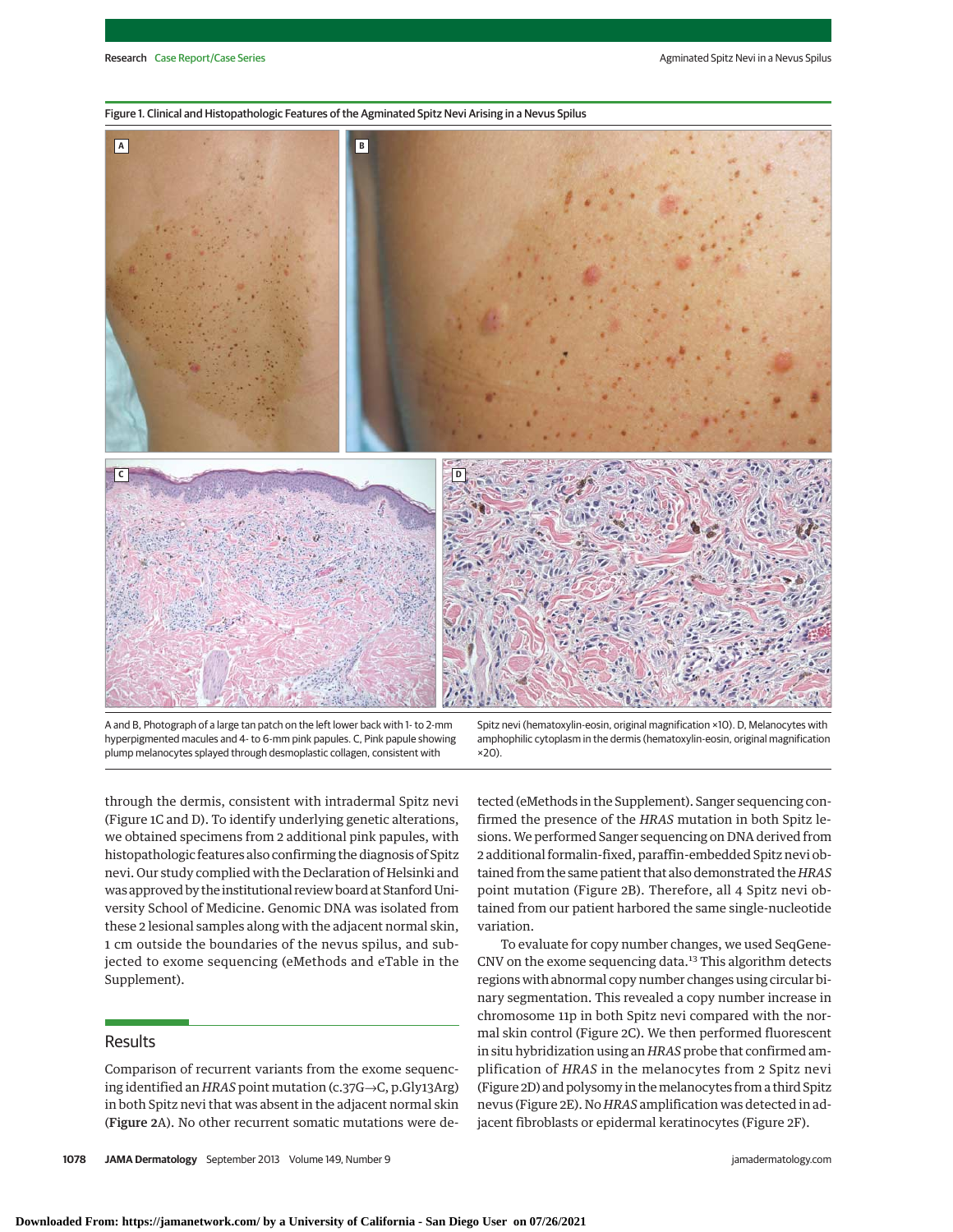## Figure 2. Activating HRAS Mutations and Amplification of Chromosome 11p in Agminated Spitz Nevi



اللغانس انأسما فيبري بابان را جوم بھی ای





A, Sanger sequencing of a representative Spitz nevus and adjacent unaffected skin demonstrates a c.37G→C, p.Gly13Arg mutation specific to the lesional tissue. B, Table of HRAS mutations showing the HRAS mutation is present in all 4 Spitz nevi but undetectable in the adjacent normal skin. C, Chromosomal amplifications predicted by SeqGene CNV and displayed with an Integrative Genomics Viewer (http://www.broadinstitute.org/igv/). Both Spitz nevi have a predicted amplification (red bars) over chromosome 11p. D, Dual-color fluorescent in situ hybridization (FISH) with HRAS probe (red signals) and a reference centromeric probe for chromosome 11 (green signals) showing a focus of melanocytes with increased red signal significantly above reference green

signals, indicating HRAS amplification (arrows). E, Dual-colored FISH showing a focus of melanocytes with polysomy demonstrated by increased HRAS (red) and centromeric (green) signals in the nucleus (arrows). F, Dual-color FISH showing epidermal keratinocytes and papillary dermal fibroblasts with equivalent red and green signals. G, Sanger sequencing of AciI1-digested DNA from a Spitz nevus, nevus spilus, and the adjacent normal skin demonstrating the HRAS mutation in the nevus spilus and Spitz nevus but not in the normal skin. H, Diagram of 2-hit model of a nevus spilus, with the first hit leading to the macular portion of the nevus spilus and the second hit leading to the formation of Spitz nevi. WT indicates wild type.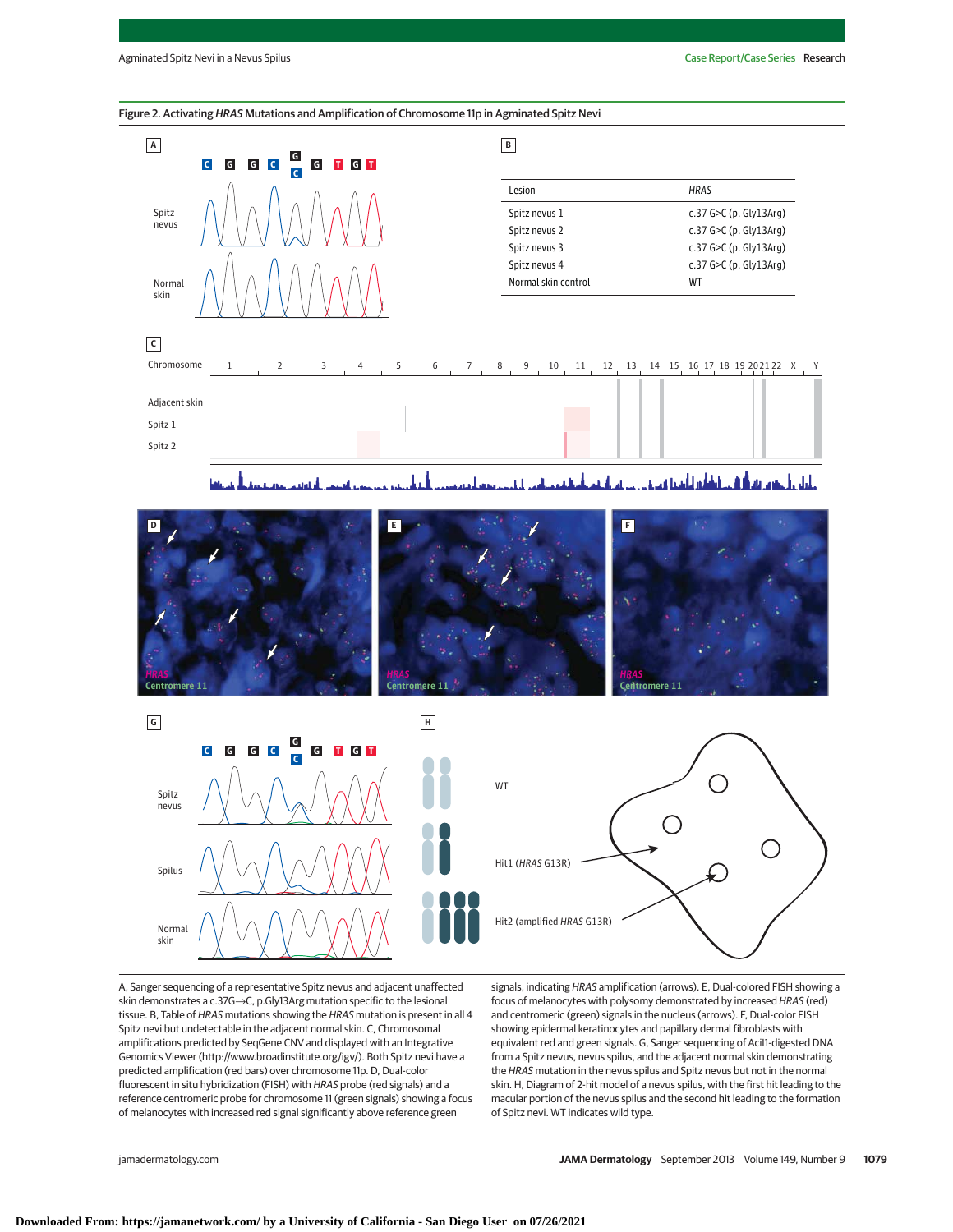Spitz nevi are heterogeneous melanocytic tumors, with less than 20% of these lesions harboring *HRAS* activating mutations and even fewer containing the *HRAS* point mutation.<sup>3</sup> Thus, it would be highly improbable for all Spitz nevi obtained from our patient to develop identical mutations if they represented independent lesions.We hypothesized that these Spitz nevi arose in an agminated fashion from a common postzygotic clone of melanocytes, likely demarcated by the nevus spilus. To improve our sensitivity to detect this mutation in the nevus spilus, we performed polymerase chain reaction amplification of the genomic DNA followed by enzymatic digestion with Aci1, which digests the wild-type sequence but not the mutant sequence (eMethods and eFigures 1 and 2 in the Supplement). Subsequent Sanger sequencing reproducibly detected the *HRAS* point mutation in the nevus spilus and Spitz nevi but not in the adjacent normal skin (Figure 2G). This implicates the *HRAS* point mutation as the initiating mutation predisposing melanocytes to develop into Spitz nevi. In this model, a "second hit" may be required for the formation of Spitz nevi (Figure 2H). Our data support *HRAS* amplification as a secondary change because its mechanism was not identical in all Spitz nevi, with 1 nevus demonstrating polysomy of chromosome 11.

## **Discussion**

Multiple Spitz nevi can occur rarely in agminated and disseminated forms, but the genetic alterations that lead to these occurrences are unknown. To our knowledge, this is the first report demonstrating mosaicism in agminated Spitz nevi and identifying an activating *HRAS* mutation in agminated Spitz

# nevi. Mosaic *HRAS* mutations were recently recognized in the nevi sebacei and nevi spili in patients with phacomatosis pigmentokeratotica.14This report extends this finding by demonstrating an *HRAS* mutation in a sporadic nevus spilus. Interestingly, the *HRAS* point mutation, in particular, has been detected in a variety of benign skin neoplasms, including epidermal and sebaceous nevi, Spitz nevi, and nevi spili, providing a unique example of genetic pleiotropy within the ectodermal lineage.<sup>15</sup>

Our data indicate that multiple Spitz nevi may have a similar pathogenesis to that of solitary Spitz nevi since a subset of solitary Spitz nevi also harbors activating mutations in *HRAS* and copy number increases in chromosome 11p.<sup>3</sup> However, similar to solitary Spitz nevi, other genetic alterations alsomay play a role in the pathogenesis of multiple Spitz nevi. Gantner et al<sup>9</sup> recently demonstrated the absence of *HRAS-*activating mutations in a patient with eruptive Spitz nevi, suggesting that alternate genetic alterations may be responsible for the lesions in this patient. It is tempting to speculate that many cases of multiple Spitz nevi may result from an early clonal mutation, as demonstrated in our patient.

Recently, significant progress has been made in understanding the genetic alterations in cutaneous tumors, in part due to the advances in sequencing technology. Many of these technologies rely on a large number of samples to determine recurrent mutations. This approach may be difficult in solitary Spitz nevi since the lesions are uncommon and possess heterogeneous mutations. Identifying clonal mutations in patients with multiple Spitz nevi presents a promising approach to distinguish genetic alterations in all Spitz nevi. Insight into these genetic changes is critical to improve our ability to diagnose and manage these controversial lesions.

#### ARTICLE INFORMATION

**Accepted for Publication:** April 2, 2013.

**Published Online:** July 24, 2013. doi:10.1001/jamadermatol.2013.4745.

**Author Contributions:** Drs Sarin, Swetter, Kim, and Khavari had full access to all the data in the study and take responsibility for the integrity of the data and the accuracy of the data analysis. Study concept and design: Sarin, Kim. Acquisition of data: Sarin, Sun, Bangs, Cherry, Swetter, Kim.

Analysis and interpretation of data: Sarin, Sun, Bangs, Cherry, Kim, Khavari.

Drafting of the manuscript: Sarin, Bangs, Swetter, Kim.

Critical revision of the manuscript for important intellectual content: Sarin, Sun, Cherry, Swetter, Kim, Khavari.

Statistical analysis: Sarin.

Administrative, technical, and material support: Sun, Bangs, Cherry, Kim, Khavari. Study supervision: Kim, Khavari.

## **Conflict of Interest Disclosures:** None reported.

### **REFERENCES**

**1**. Da Forno PD, Fletcher A, Pringle JH, Saldanha GS. Understanding spitzoid tumours: new insights from molecular pathology. Br J Dermatol. 2008;158(1):4-14.

**2**. Mones JM, Ackerman AB. "Atypical" Spitz's nevus, "malignant" Spitz's nevus, and "metastasizing" Spitz's nevus: a critique in historical perspective of three concepts flawed fatally. Am J Dermatopathol. 2004;26(4):310-333.

**3**. Bastian BC, LeBoit PE, Pinkel D. Mutations and copy number increase of HRAS in Spitz nevi with distinctive histopathological features. Am J Pathol. 2000;157(3):967-972.

**4**. Fullen DR, Poynter JN, Lowe L, et al. BRAF and NRAS mutations in spitzoid melanocytic lesions. Mod Pathol. 2006;19(10):1324-1332.

**5**. Wiesner T, Murali R, Fried I, et al. A distinct subset of atypical Spitz tumors is characterized by BRAF mutation and loss of BAP1 expression. Am J Surg Pathol. 2012;36(6):818-830.

**6**. Bastian BC, Wesselmann U, Pinkel D, Leboit PE. Molecular cytogenetic analysis of Spitz nevi shows clear differences to melanoma. J Invest Dermatol. 1999;113(6):1065-1069.

**7**. van Dijk MC, Bernsen MR, Ruiter DJ. Analysis of mutations in B-RAF, N-RAS, and H-RAS genes in the differential diagnosis of Spitz nevus and spitzoid melanoma. Am J Surg Pathol. 2005;29(9):1145-1151.

**8**. Harris K, Florell SR, Papenfuss J, et al. Melanoma mimic: a case of multiple pagetoid Spitz nevi. Arch Dermatol. 2012;148(3):370-374.

**9**. Gantner S, Wiesner T, Cerroni L, et al. Absence of BRAF and HRAS mutations in eruptive Spitz naevi. Br J Dermatol. 2011;164(4):873-877.

**10**. Boone SL, Busam KJ, Marghoob AA, et al. Two cases of multiple Spitz nevi: correlating clinical, histologic, and fluorescence in situ hybridization findings. Arch Dermatol. 2011;147(2):227-231.

**11**. Aloi F, Tomasini C, Pippione M. Agminated Spitz nevi occurring within a congenital speckled lentiginous nevus. Am J Dermatopathol. 1995;17(6):594-598.

**12**. Berk DR, Lane AT. Acquired bilateral agminated Spitz nevi in a child with Langerhans cell histiocytosis. Pediatr Dermatol. 2010;27(3): 282-284.

**13**. Deng X. SeqGene: a comprehensive software solution for mining exome- and transcriptomesequencing data. BMC Bioinformatics. 2011;12:267. doi:10.1186/1471-2105-12-267.

**14**. Groesser L, Herschberger E, Sagrera A, et al. Phacomatosis pigmentokeratotica is caused by a postzygotic HRAS mutation in a multipotent progenitor cell [published online January 21, 2013]. J Invest Dermatol. doi:10.1038/jid.2013.24.

**15**. Hafner C, Groesser L. Mosaic RASopathies. Cell Cycle. 2013;12(1):43-50.

**1080 JAMA Dermatology** September 2013 Volume 149, Number 9 **jamadermatology.com** jamadermatology.com